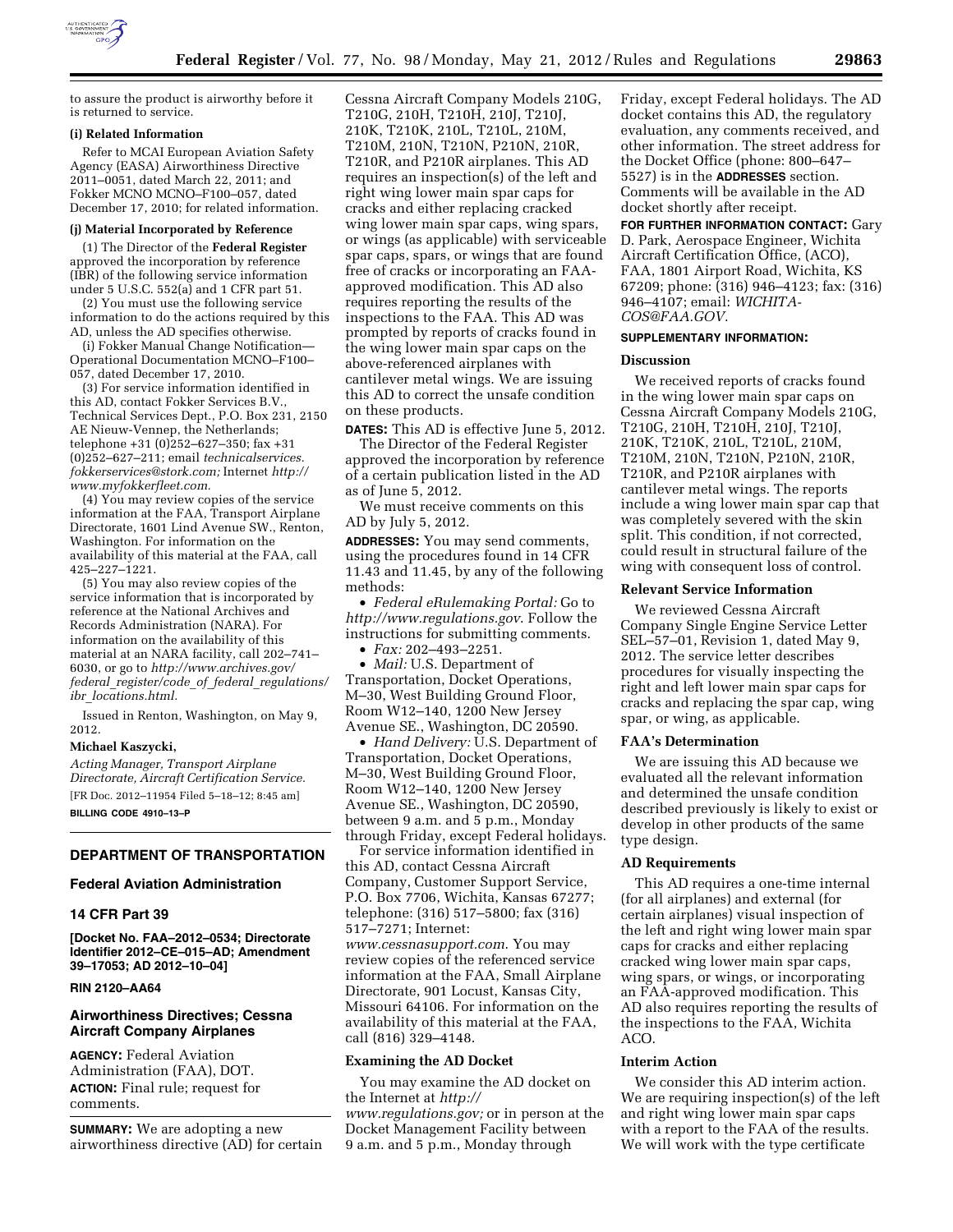holder to evaluate that information to determine repetitive inspection intervals and subsequent terminating action. Based on this evaluation, we may initiate further rulemaking action to address the unsafe condition identified in this AD.

## **FAA's Justification and Determination of the Effective Date**

An unsafe condition exists that requires the immediate adoption of this AD. The FAA has found that the risk to the flying public justifies waiving notice and comment prior to adoption of this rule because cracks in the wing lower main spar caps could result in structural failure of the wing during flight with consequent loss of control. Therefore, we find that notice and opportunity for

prior public comment are impracticable and that good cause exists for making this amendment effective in less than 30 days.

## **Comments Invited**

This AD is a final rule that involves requirements affecting flight safety and was not preceded by notice and an opportunity for public comment. However, we invite you to send any written data, views, or arguments about this AD. Send your comments to an address listed under the **ADDRESSES** section. Include the docket number FAA–2012–0534 and Directorate Identifier 2012–CE–015–AD at the beginning of your comments. We specifically invite comments on the overall regulatory, economic,

## ESTIMATED COSTS

environmental, and energy aspects of this AD. We will consider all comments received by the closing date and may amend this AD because of those comments.

We will post all comments we receive, without change, to *[http://](http://www.regulations.gov) [www.regulations.gov](http://www.regulations.gov)*, including any personal information you provide. We will also post a report summarizing each substantive verbal contact we receive about this AD.

## **Costs of Compliance**

We estimate that this AD affects 3,665 airplanes of U.S. registry.

We estimate the following costs to comply with this AD:

| Action                                                                                                                    | Labor cost                                       | Parts cost     | Cost per product    | Cost on U.S. operators            |
|---------------------------------------------------------------------------------------------------------------------------|--------------------------------------------------|----------------|---------------------|-----------------------------------|
| Internal and external inspection of From 3 to 6 work-hours<br>the left and right wing lower main<br>spar caps for cracks. | $\times$ \$85 per hour =<br>From \$255 to \$510. | Not applicable | From \$255 to \$510 | From \$934,575 to<br>\$1.869.150. |

Currently, there is no FAA-approved modification for a cracked wing lower main spar cap. If cracks are found during the inspections required by this AD, further flight is prohibited until an FAA-approved modification is incorporated or the cracked wing lower main spar cap is replaced with a serviceable spar cap, wing spar, or wing (as applicable) if one is available. The FAA does not have availability and cost information on serviceable spar caps, wing spars, or wings. Therefore, at this time, the FAA has no way of determining any on-condition costs associated with replacing or modifying cracked wing lower main spar caps.

## **Authority for This Rulemaking**

Title 49 of the United States Code specifies the FAA's authority to issue rules on aviation safety. Subtitle I, section 106, describes the authority of the FAA Administrator. ''Subtitle VII: Aviation Programs'' describes in more detail the scope of the Agency's authority.

We are issuing this rulemaking under the authority described in Subtitle VII, Part A, Subpart III, Section 44701: ''General requirements.'' Under that section, Congress charges the FAA with promoting safe flight of civil aircraft in air commerce by prescribing regulations for practices, methods, and procedures the Administrator finds necessary for safety in air commerce. This regulation is within the scope of that authority because it addresses an unsafe condition that is likely to exist or develop on

products identified in this rulemaking action.

## **Regulatory Findings**

This AD will not have federalism implications under Executive Order 13132. This AD will not have a substantial direct effect on the States, on the relationship between the national government and the States, or on the distribution of power and responsibilities among the various levels of government.

*For the reasons discussed above, I certify that this AD:* 

(1) Is not a ''significant regulatory action'' under Executive Order 12866,

(2) Is not a ''significant rule'' under DOT Regulatory Policies and Procedures (44 FR 11034, February 26, 1979),

(3) Will not affect intrastate aviation in Alaska, and

(4) Will not have a significant economic impact, positive or negative, on a substantial number of small entities under the criteria of the Regulatory Flexibility Act.

## **List of Subjects in 14 CFR Part 39**

Air transportation, Aircraft, Aviation safety, Incorporation by reference, Safety.

#### **Adoption of the Amendment**

Accordingly, under the authority delegated to me by the Administrator, the FAA amends 14 CFR part 39 as follows:

## **PART 39—AIRWORTHINESS DIRECTIVES**

■ 1. The authority citation for part 39 continues to read as follows:

**Authority:** 49 U.S.C. 106(g), 40113, 44701.

#### **§ 39.13 [Amended]**

■ 2. The FAA amends § 39.13 by adding the following new airworthiness directive (AD):

**2012–10–04 Cessna Aircraft Company (Cessna):** Amendment 39–17053; Docket No. FAA–2012–0534; Directorate Identifier 2012–CE–015–AD.

#### **(a) Effective Date**

This AD is effective June 5, 2012.

### **(b) Affected ADs**

None.

### **(c) Applicability**

This AD applies to the following Cessna model airplanes listed in paragraphs (c)(1) through (c)(13) of this AD, certificated in any category:

(1) *210G:* Serial numbers (S/Ns) 21058819 through 21058936,

- (2) *T210G:* S/Ns T210–0198 through T210– 0307,
- (3) *210H:* S/Ns 21058937 through

21059061, (4) *T210H:* S/Ns T210–0308 through T210–

- 0392, (5) *210J:* S/Ns 21059062 through 21059199,
- (6) *T210J:* S/Ns 21058140, and T210–0393 through T210–0454,
- (7) *210K and T210K:* S/Ns 21059200 through 21059502,
- (8) *210L and T210L:* S/Ns 21059503 through 21061041, and 21061043 through 21061573,